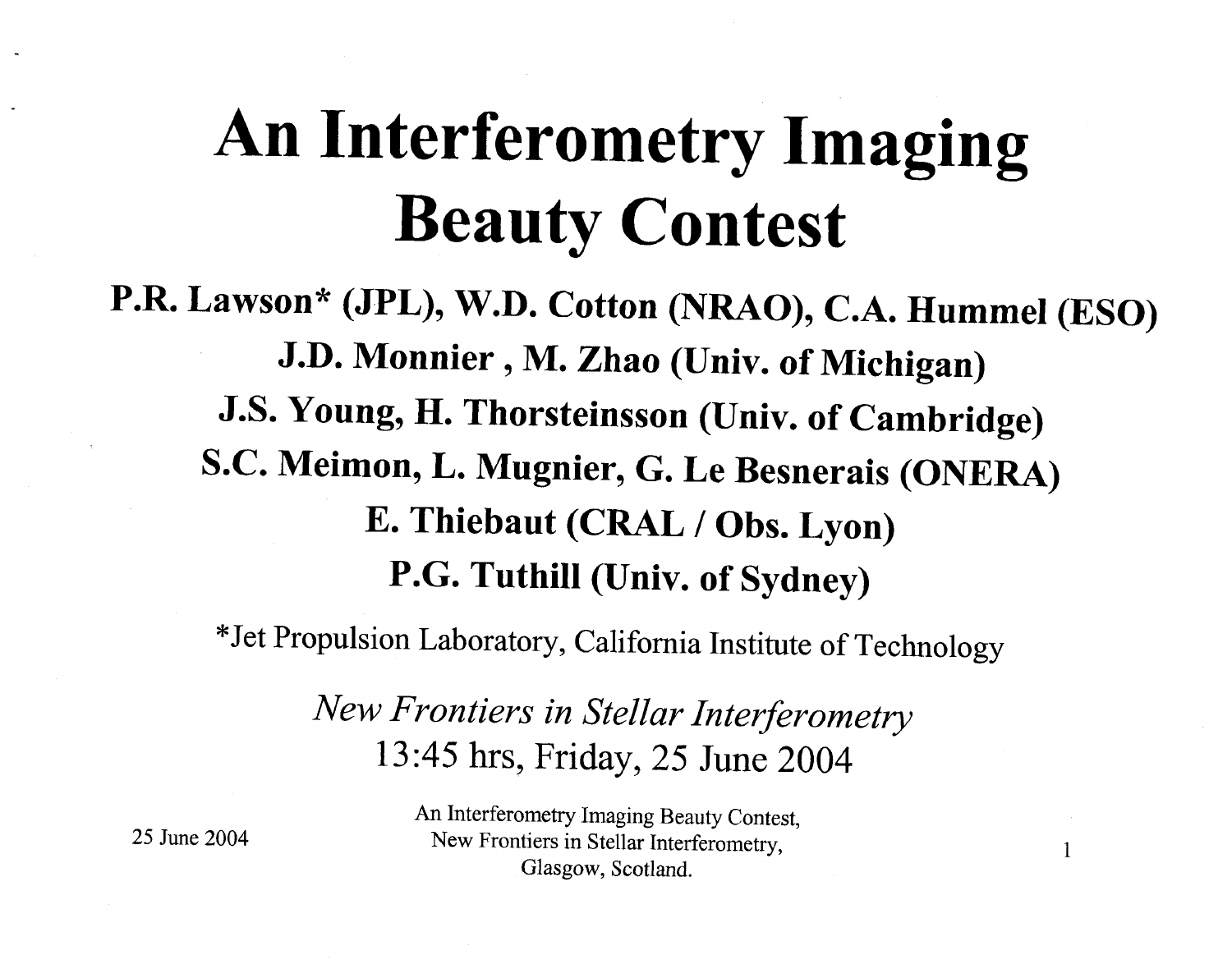# <span id="page-1-0"></span>**Motivation** & **Framework for the Contest**

- Promote the use of the OI-FITS data format; identify problems in its definition, and revise it as necessary
- Engage the interferometry community in a formal assessment of existing imaging software.
- Encourage the development of new software tailored to the needs of optical interferometry.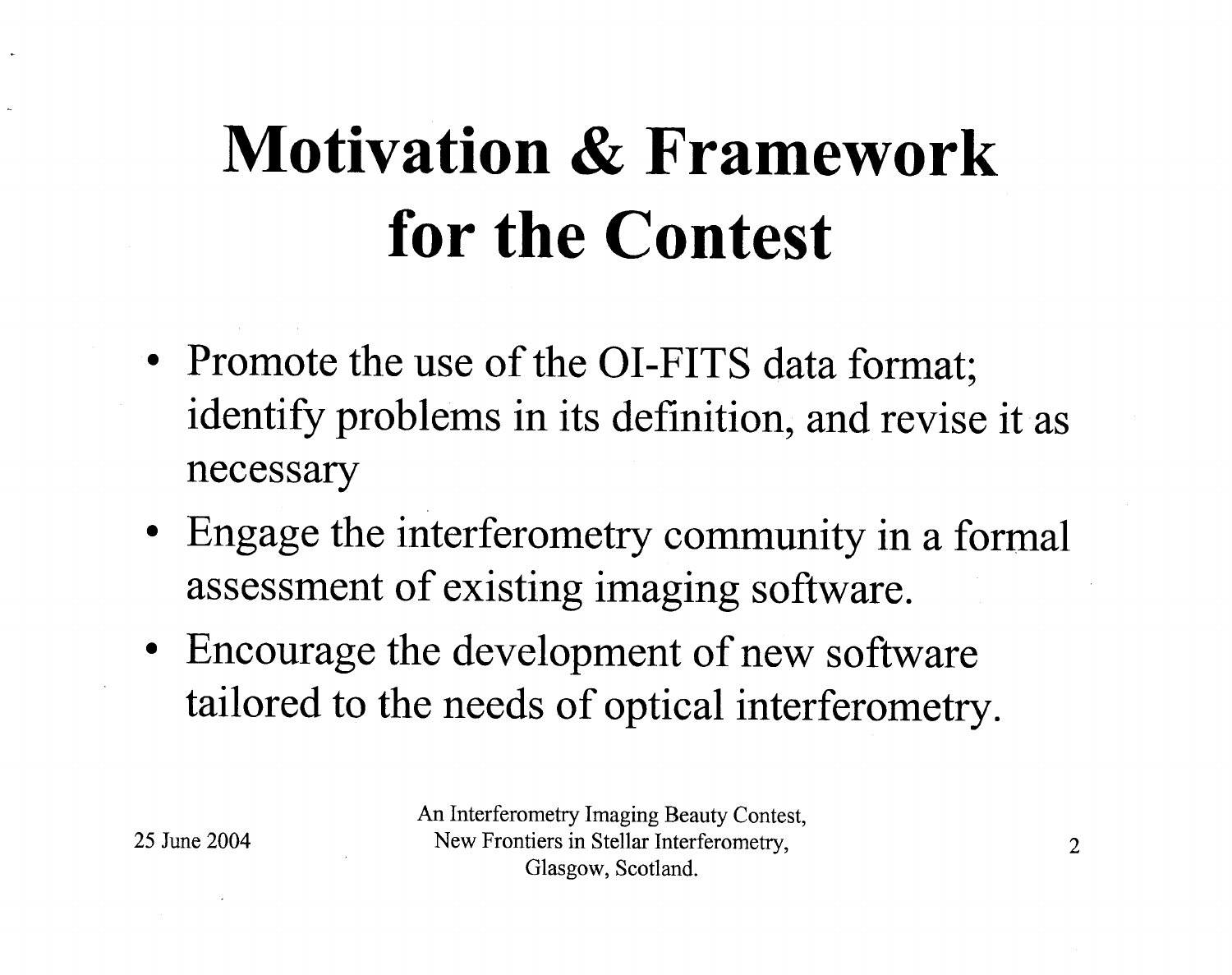### **BSMEM**

#### **H. Thorsteinsson** & **J.S. Young (Univ. of Cambridge)**



**Figure 3.** Entries by H. Thorsteinsson and J.S. Young. Results from reconstruction of the contest data sets using [BSMEM. The contour levels are at](#page-1-0) **2,** [10,](#page-9-0) 20, **30,** 40, 50, 60, 70, 80, and 90%.

> An Interferometry Imaging Beauty Contest, New Frontiers in Stellar Interferometry, Glasgow, Scotland.

25 June 2004

3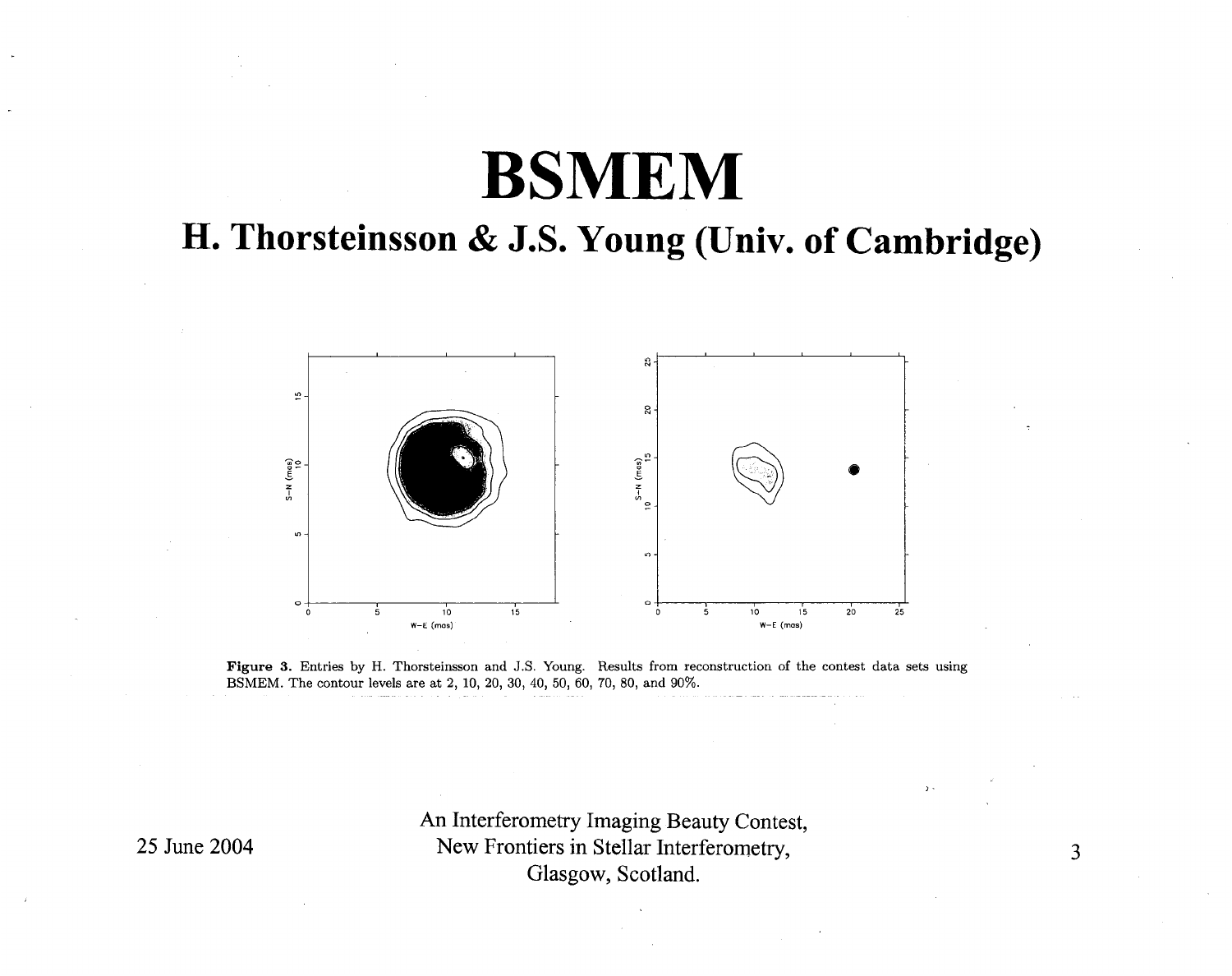## **WISARD**

#### S. Meimon, L. Mugnier, G. Le Benerais (ONERA)



Figure 4. Entries by S.C. Meimon et al. Contour levels are at 10, 20, 30, 40, 50, 60, 70, 80, and 90% of the maximum.

An Interferometry Imaging Beauty Contest, New Frontiers in Stellar Interferometry, Glasgow, Scotland.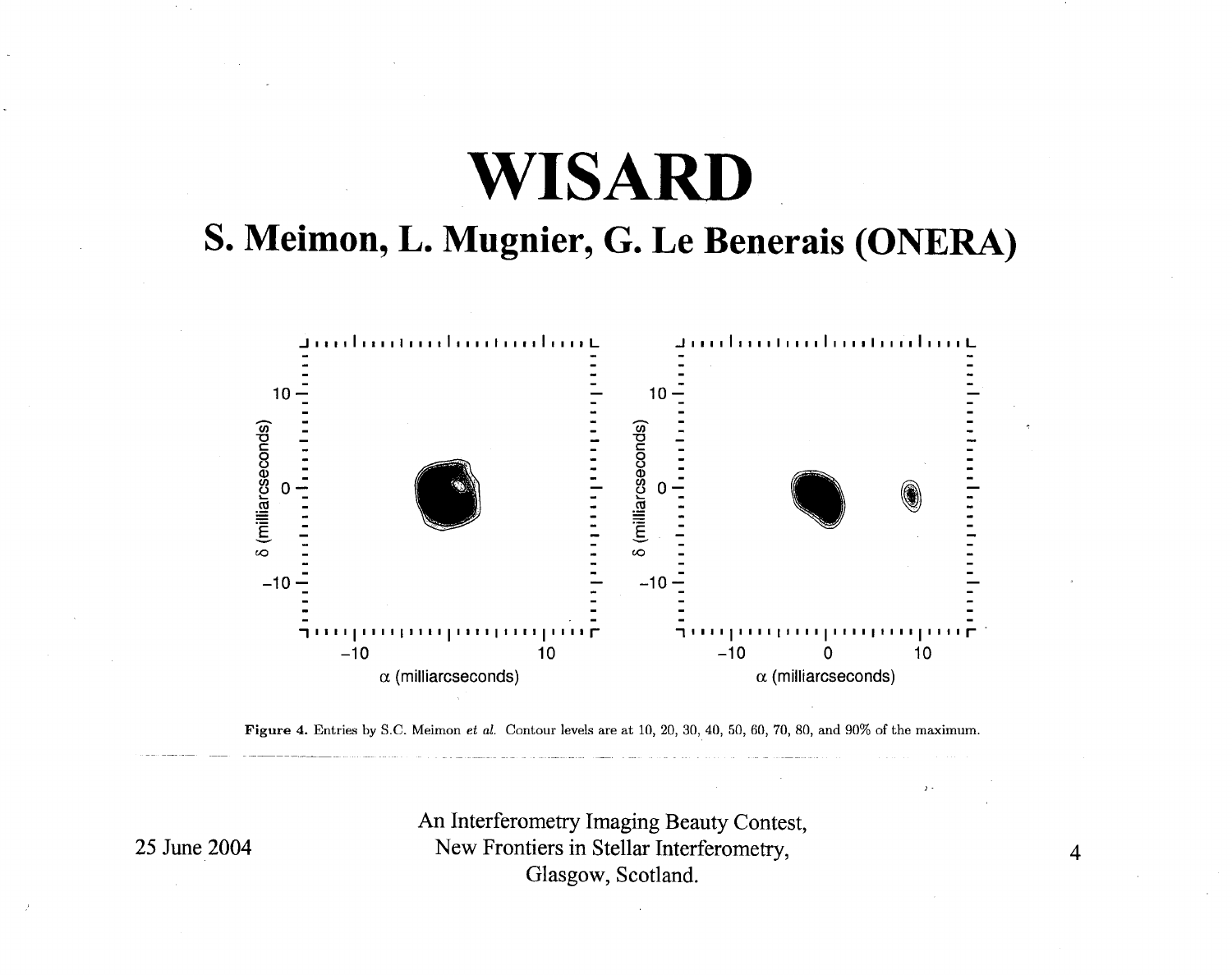### **VLBMEM** & **Difmap J.D. Monnier, M. Zhao (Univ. of Michigan)**



An Interferometry Imaging Beauty Contest, New Frontiers in Stellar Interferometry, Glasgow, Scotland.

25 June 2004

*5* 

*J-*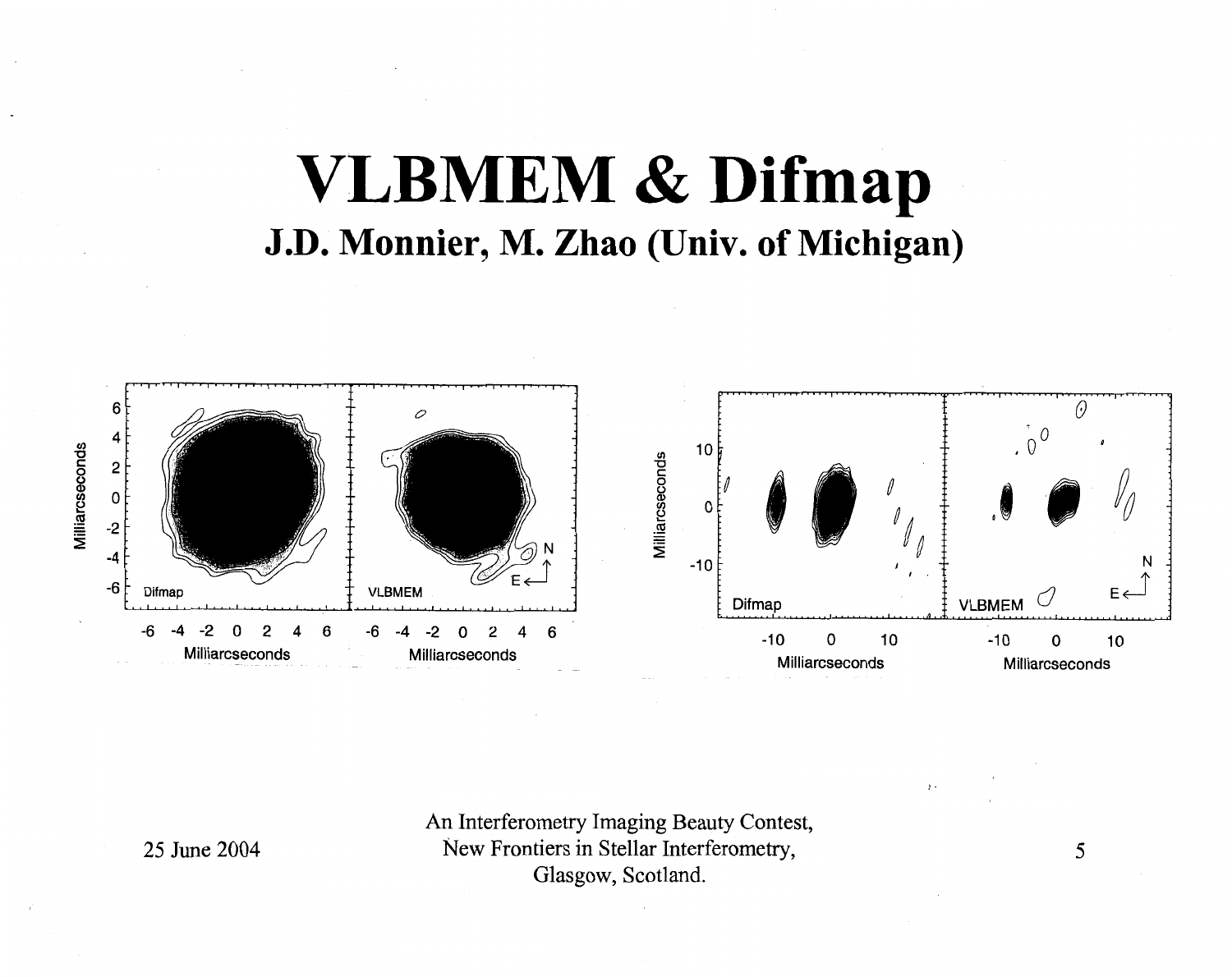### **MIRA** E. Thiebaut (CRAL / Obs. de Lyon)



Figure 7. Entries by E. Thiébaut. Contour levels are at 10, 20, 30, 40, 50, 60, 70, 80, and 90% of the maximum.

An Interferometry Imaging Beauty Contest, New Frontiers in Stellar Interferometry, Glasgow, Scotland.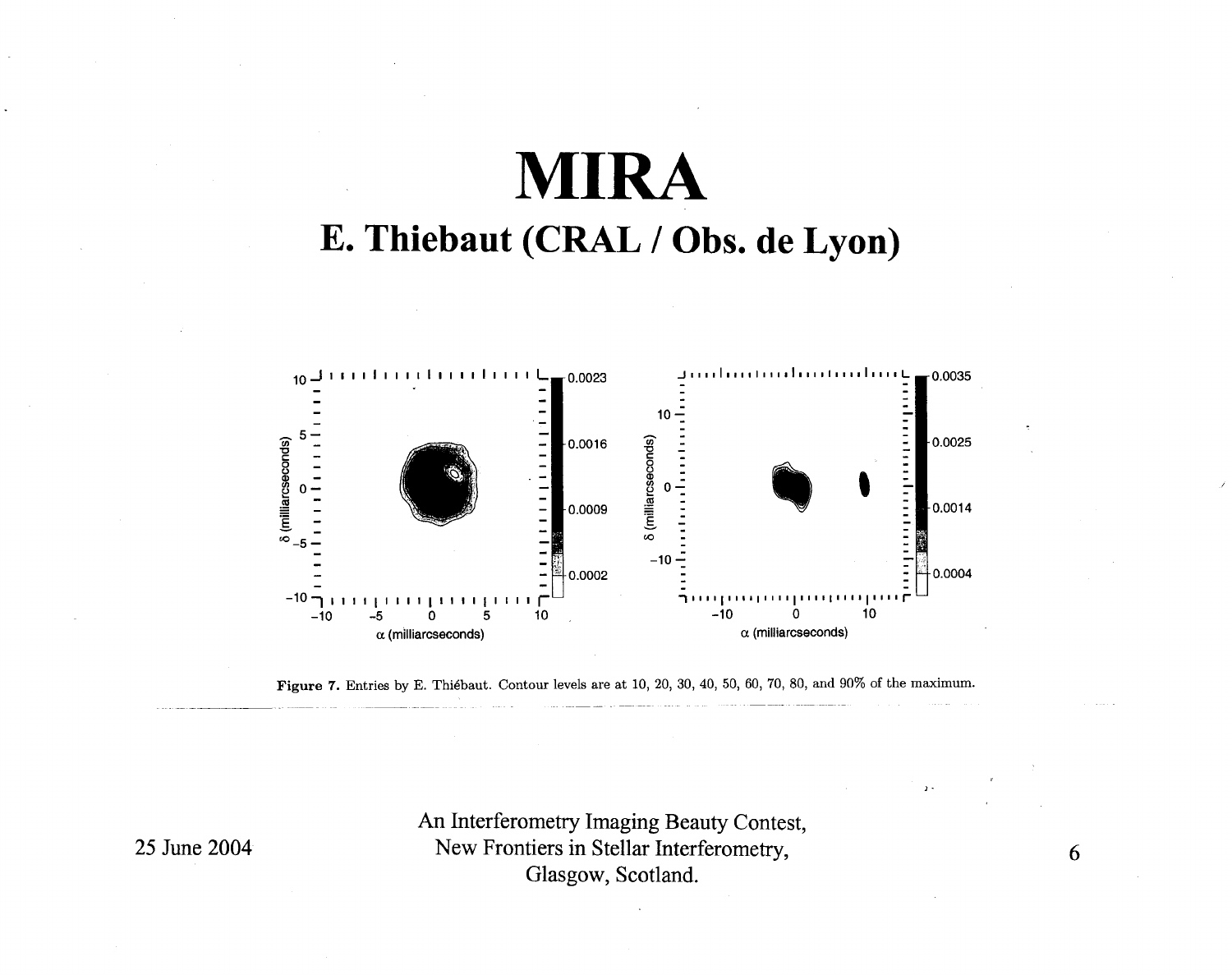Data Set 1



An Interferometry Imaging Beauty Contest, New Frontiers in Stellar Interferometry, Glasgow, Scotland.

25 June 2004

 $\overline{7}$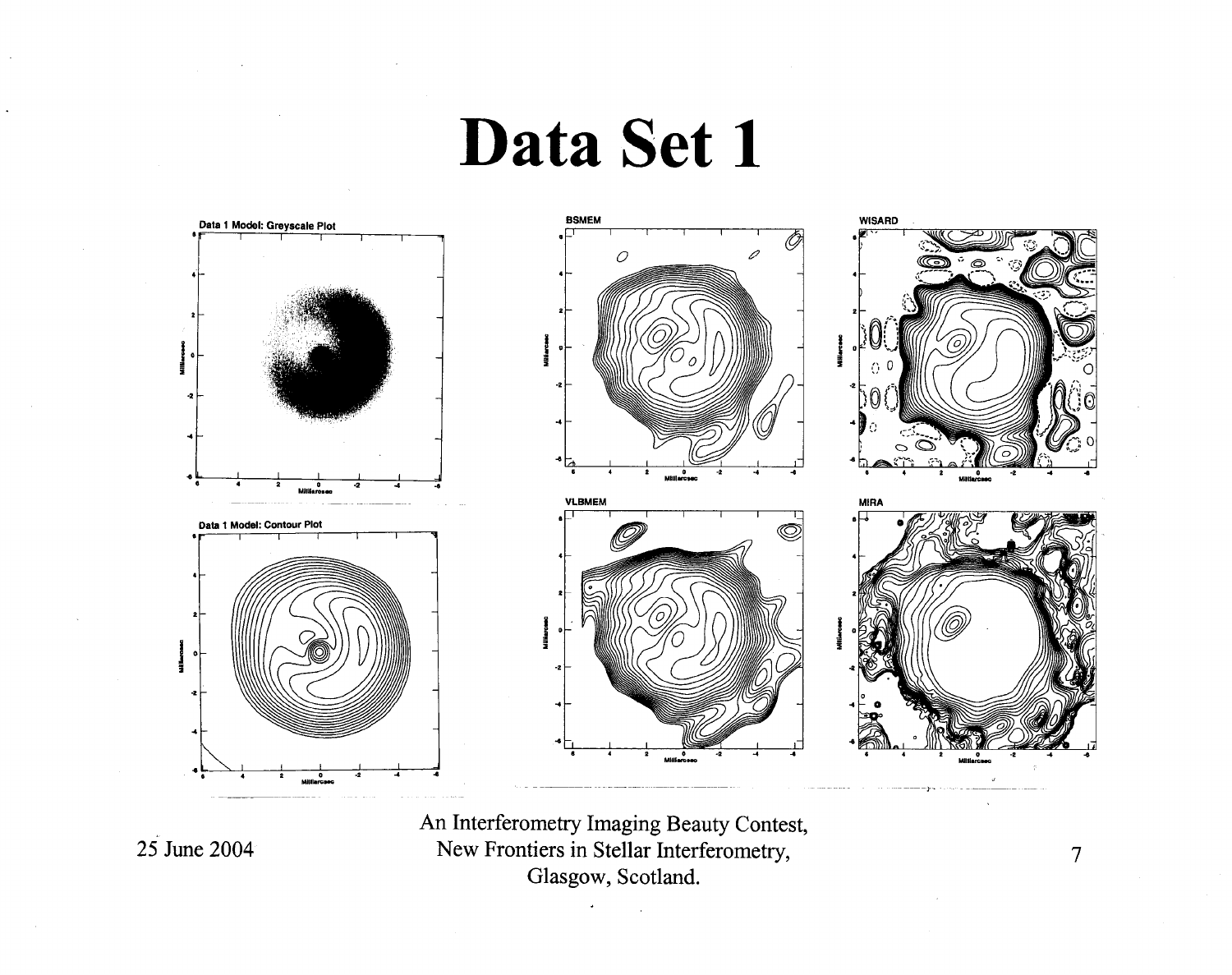## Data Set 2



An Interferometry Imaging Beauty Contest, New Frontiers in Stellar Interferometry, Glasgow, Scotland.

25 June 2004

8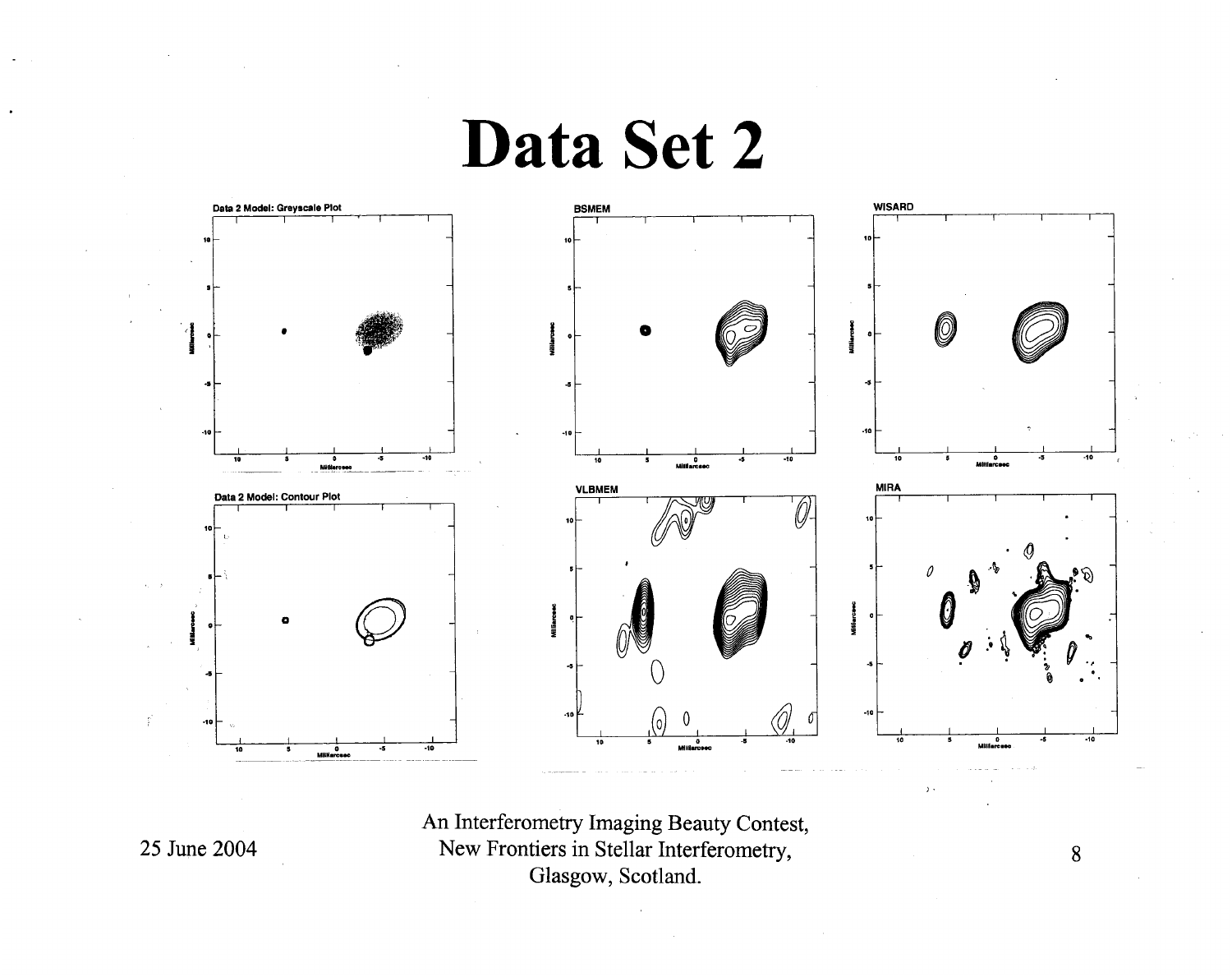### Rapport sur le concours de l'annee 2004 Commissaires MM. Cotton, Hummel, Lawson rapporteur

Table 2. Imaging Beauty Contest Results Data Set 1 Data Set 2  $\sum \sigma$ /peak  $\sigma$ /peak  $\sigma$ /peak  $\sigma$  $\sigma$ **BSMEM**  $0.000079$ 0.38 0.00035  $0.116$  $0.50$ **WISARD** 0.00034 1.52  $0.00049$ 0.163 1.68 **VLBMEM** 0.00024 1.07 0.0024 0.798 1.87 **MIRA** 0.0012 5.36 0.0016 0.532 5.98

> Data 1 peak  $= 2.239 \times 10^{-4}$ *Data 2* peak =  $3.0677 \times 10^{-1}$

#### The clear winner by this measure is H. Thorsteinsson and J.S. Young, the BSMEM entry.

25 June 2004

An Interferometry Imaging Beauty Contest, New Frontiers in Stellar Interferometry, Glasgow, Scotland.

9